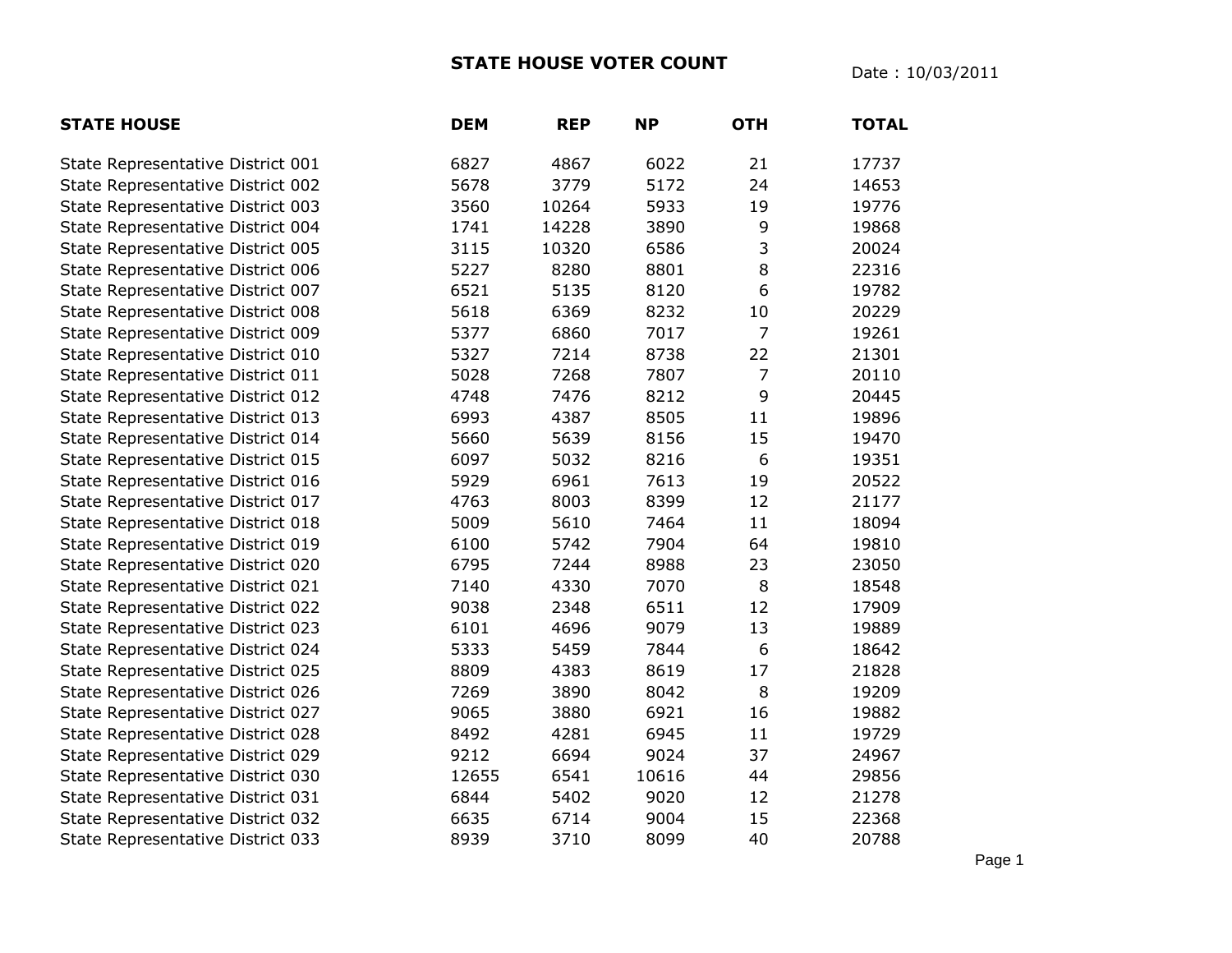## **STATE HOUSE VOTER COUNT** Date : 10/03/2011

| <b>STATE HOUSE</b>                | <b>DEM</b> | <b>REP</b> | <b>NP</b> | <b>OTH</b>     | <b>TOTAL</b> |
|-----------------------------------|------------|------------|-----------|----------------|--------------|
| State Representative District 034 | 8226       | 4654       | 7567      | 26             | 20473        |
| State Representative District 035 | 7817       | 7718       | 9723      | 31             | 25289        |
| State Representative District 036 | 7928       | 8290       | 10237     | 41             | 26496        |
| State Representative District 037 | 7391       | 7058       | 8328      | 31             | 22808        |
| State Representative District 038 | 8636       | 4959       | 6426      | 31             | 20052        |
| State Representative District 039 | 5712       | 5861       | 9028      | 12             | 20613        |
| State Representative District 040 | 5042       | 7579       | 7903      | 14             | 20538        |
| State Representative District 041 | 8108       | 6158       | 6647      | 12             | 20925        |
| State Representative District 042 | 8732       | 7567       | 7474      | 28             | 23801        |
| State Representative District 043 | 6280       | 5834       | 7431      | $\overline{7}$ | 19552        |
| State Representative District 044 | 5105       | 7074       | 7728      | 8              | 19915        |
| State Representative District 045 | 7838       | 5864       | 10573     | 137            | 24412        |
| State Representative District 046 | 8413       | 6564       | 8812      | 58             | 23847        |
| State Representative District 047 | 9068       | 13881      | 15842     | 22             | 38813        |
| State Representative District 048 | 6585       | 5442       | 8402      | 16             | 20445        |
| State Representative District 049 | 7427       | 5072       | 6722      | 17             | 19238        |
| State Representative District 050 | 4802       | 6219       | 7449      | 15             | 18485        |
| State Representative District 051 | 5689       | 5887       | 8465      | 20             | 20061        |
| State Representative District 052 | 4537       | 6659       | 7588      | 5              | 18789        |
| State Representative District 053 | 4789       | 8335       | 8030      | 9              | 21163        |
| State Representative District 054 | 5790       | 6376       | 6846      | 22             | 19034        |
| State Representative District 055 | 4908       | 6500       | 6888      | 8              | 18304        |
| State Representative District 056 | 5675       | 6875       | 6010      | 14             | 18574        |
| State Representative District 057 | 4554       | 8867       | 7200      | 9              | 20630        |
| State Representative District 058 | 5349       | 7420       | 7530      | 11             | 20310        |
| State Representative District 059 | 7264       | 7690       | 5369      | 12             | 20335        |
| State Representative District 060 | 6905       | 7566       | 6324      | 34             | 20829        |
| State Representative District 061 | 10079      | 4922       | 4688      | 44             | 19733        |
| State Representative District 062 | 8006       | 3219       | 4875      | 31             | 16131        |
| State Representative District 063 | 7649       | 8867       | 6556      | 27             | 23099        |
| State Representative District 064 | 8697       | 4858       | 5289      | 38             | 18882        |
| State Representative District 065 | 7644       | 2822       | 4597      | 31             | 15094        |
| State Representative District 066 | 8448       | 2118       | 4023      | 47             | 14636        |